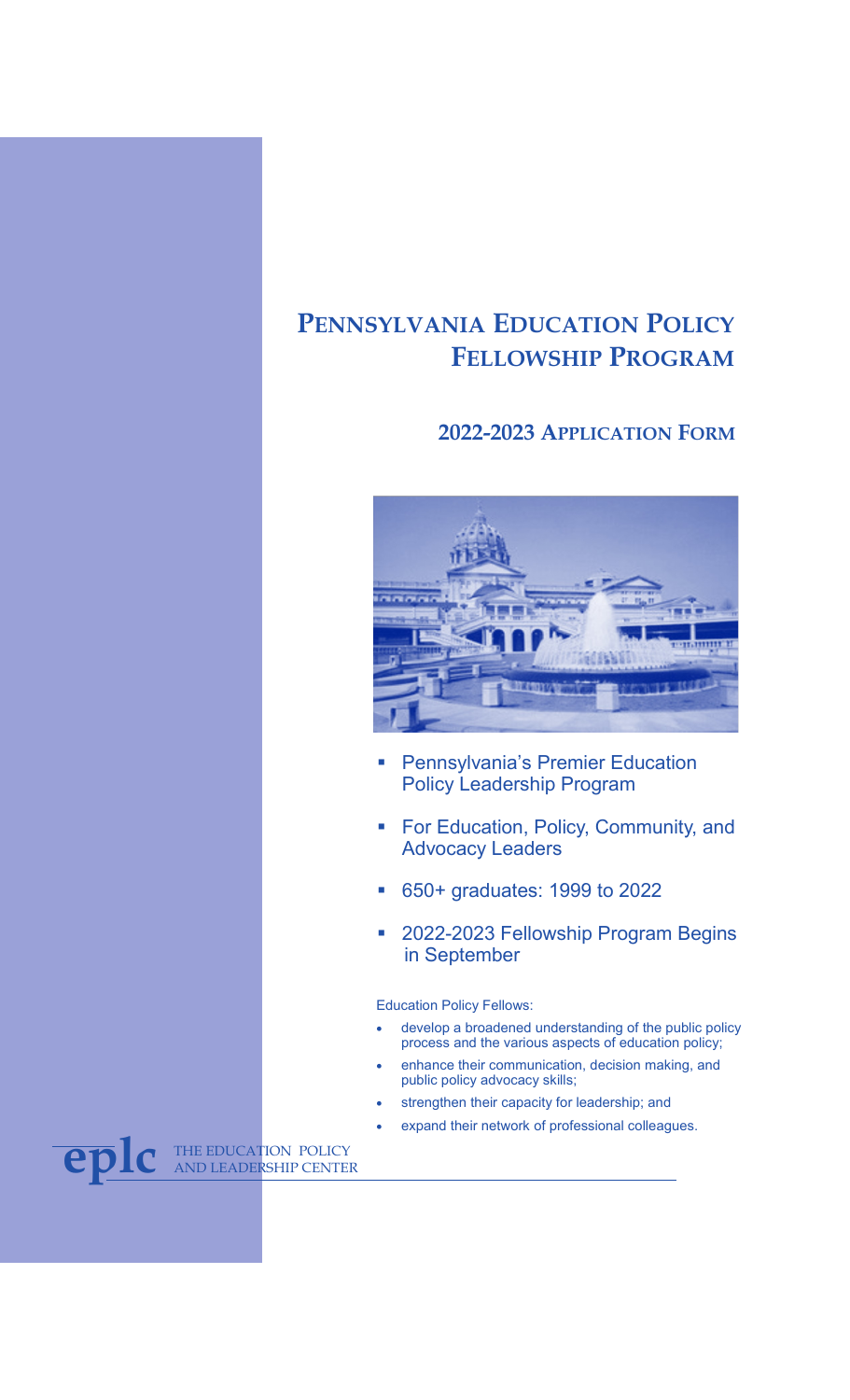## *2022-2023 Pennsylvania Education Policy Fellowship Program*

The Pennsylvania Education Policy Fellowship Program has been sponsored by The Education Policy Leadership Center (EPLC) since 1999, and has nearly 700 graduates who are leaders in organizations and programs across the Commonwealth.

Throughout its history, the commitment of EPLC to this Fellowship Program remains the same. The Fellowship Program will continue to be Pennsylvania's premier education policy leadership program for education, community, policy and advocacy leaders!

For the 2022-2023 Program, Fellows will have the opportunity to work with a diverse and talented cohort of peers from across Pennsylvania, while interacting with session leaders and guests who represent a broad scope of experience and perspective — both statewide and nationally. Those who are interested will have the opportunity to earn Act 45/48 credit.

### **The 2022-2023 Fellowship Program includes:**

- Two online sessions of 3 hours & 30 minutes each to "set the stage" in mid-**September**
- Sixteen online sessions of 2 hours & 45 minutes each with two sessions per month October to May
- A Team Policy Project with Fellows developing Public Policy Proposals for May presentation
- In-person two-day Regional Leadership Forum (with Michigan, New York and Ohio) at Gettysburg Battlefield and the Army War College in Carlisle
- In-person Day-in-Washington DC in April with briefings and lawmaker visits (PA alumni invited)
- In-person Day-on-Hill in Harrisburg in May with briefings and lawmaker visits (PA alumni invited)

### **The 2022-2023 Pennsylvania Education Policy Fellowship Program coordinators are:**

Amy Morton - System Design Specialist, National Center on Education and the Economy; Former classroom teacher, intermediate unit executive director; and Executive Deputy Secretary of PA Department of Education

Ron Cowell - Executive Director of Education Policy and Leadership Center; Former Member of PA House of Representatives, Chair of House Education Committee, and Member of PA State Board of Education

The Education Policy Fellowship Program annually brings together a diverse cohort of professionals from education, human services, government, business, community, and advocacy organizations.

## **You are invited to apply if you have:**

- A full-time professional position and substantive work experience.
- A bachelor's degree or its equivalent.
- The endorsement and financial support of your employer or another sponsoring organization.
- A commitment to personal and professional development.

### **What is my commitment if I am accepted as a Fellow?**

- Participate in 18 virtual sessions (most are 2 hours and 45 minutes) twice a month from September through May.
- Participate in the two-day Regional Leadership Forum in Gettysburg and Army War College in Carlisle during October.
- Participate in Days-in-the-Capitol in Washington DC (April) and Harrisburg (May).
- Complete independent policy research as a member of a small team to develop a policy proposal.
- Share your experience and knowledge with other Fellows through presentations, discussions with guests and in small group discussions, and in team projects.

## **How will my organization benefit from my participation in the Fellowship Program?**

Employers gain:

- Access to a professional development program with a proven track record.
- Better informed, more skillful employees.
- Employees who are ready to assume more
- leadership responsibilities. • Expanded networks that enhance the organization's ability to access key leaders and decision makers who shape public policy on behalf of children and education.

### **What is my employer's commitment in supporting my participation?**

- Provide release time for your participation in the Friday morning virtual sessions and for the Regional Leadership Forum and "Day-in-the Capitol" sessions in Harrisburg and Washington
- Pay a tuition fee of \$1,995 plus travel-related costs for meetings in Gettysburg, Carlisle, Harrisburg and Washington DC. (Tuition includes meals for the Gettysburg, Carlisle, Harrisburg, Washington

## **Does participation in the Fellowship Program qualify for Act 45 and Act 48 credits?**

DC and June graduation events)

• An EPLC agreement with Shippensburg University will enable participants in the 2022-2023 Fellowship Program, for a fee of \$250, to earn Act 45 and Act 48 credits.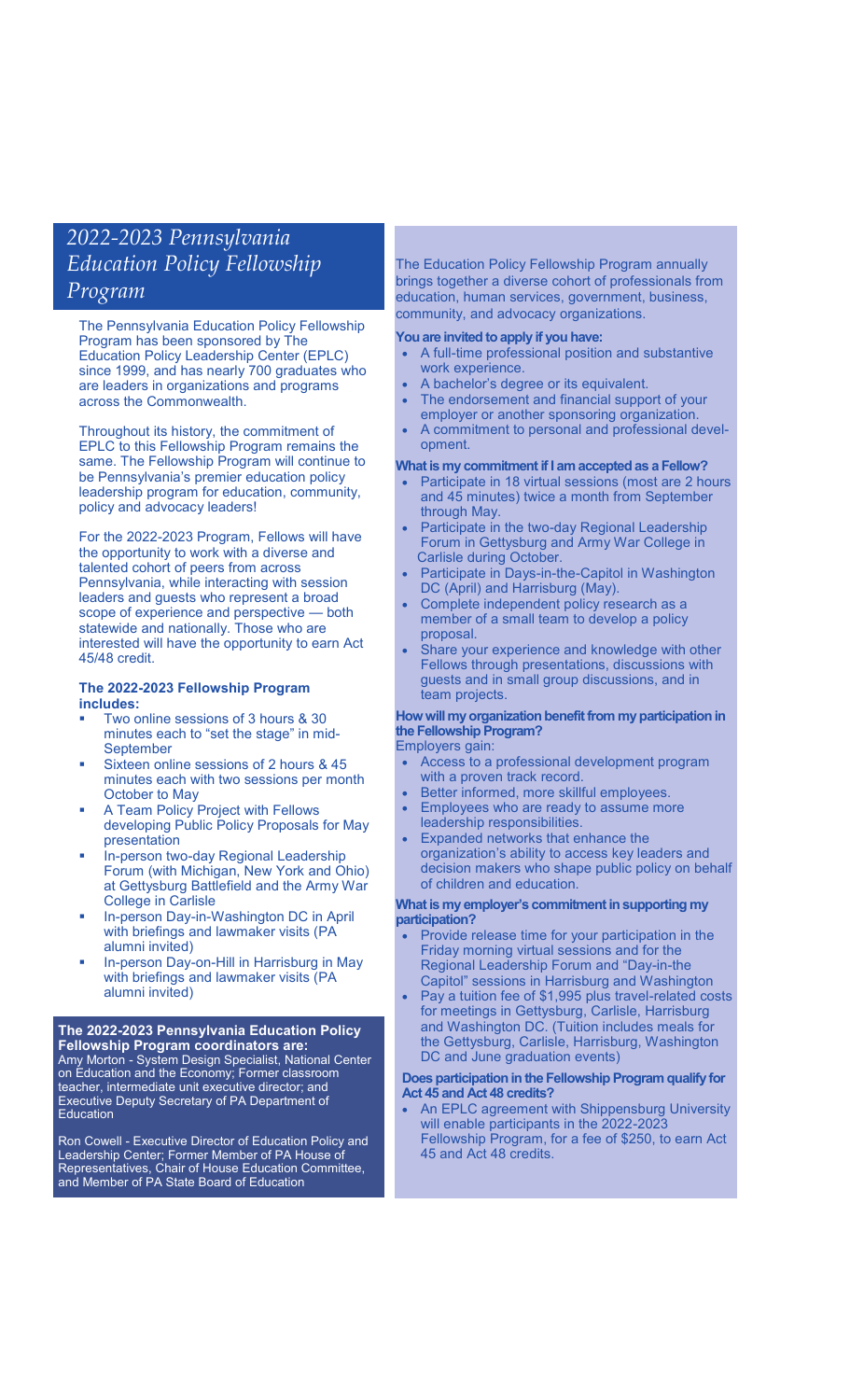## **Pennsylvania EPFP 2022-2023 Calendar and Agenda**

| <b>DATE</b>                                      | <b>SEMINAR TOPICS</b>                                                                                                                       | tice. Par<br>Policy F       |
|--------------------------------------------------|---------------------------------------------------------------------------------------------------------------------------------------------|-----------------------------|
| <b>Session 1</b>                                 | <b>Introductions and Setting the Stage for Fellowship Program</b>                                                                           | has broa                    |
| Thursday, September 15<br>9:00 a.m. - 12:30 p.m. | Introductions to Program and Fellows<br>ш<br>K-12 Governance: Intersection of Local-State-Federal Education<br>ш                            | given m                     |
|                                                  | <b>Policy</b>                                                                                                                               | standing                    |
|                                                  | Politics, Elections, and Public Policy in Pennsylvania<br>ш<br>Overview of Key Education Policy Issues<br>٠                                 | public e<br>develop:        |
| <b>Session 2</b>                                 | <b>Making State Education Policy in Pennsylvania</b>                                                                                        | hands-o                     |
| Friday, September 16                             | "State of the Child" in Pennsylvania                                                                                                        | rience ir                   |
| $9:00$ a.m. $-12:30$ p.m.                        | Roles of State Board of Education and IRRC<br>ш<br>Roles of School Directors and School Boards<br>٠                                         | with key                    |
| Part 1                                           | Regional Leadership Forum, Lessons in Leadership on the Gettysburg Battlefield led by Licensed<br><b>Battlefield Guides</b>                 | tioners.                    |
| Thursday, October 6                              | Guided tour of the Gettysburg Battlefield with Focus on Strategic                                                                           | of time!<br>Dr. W           |
| 10:00 a.m. $-8:00$ p.m.                          | Decisions that Directed the Actions of Union and Confederate Armies                                                                         |                             |
| (Joint activity with Fellows                     | Visit to Gettysburg Battlefield Visitors Center and Museum<br>ш                                                                             |                             |
| from MI, NY and OH)                              | Travel to Carlisle, Networking Reception, and PA Dinner<br>ш                                                                                |                             |
| Part 2                                           | Regional Leadership Forum, Lessons in Strategic Leadership from U.S. Army War College Faculty<br>Leadership Lessons Learned from Gettysburg | The Fell                    |
| Friday, October 7                                | Institutional Leadership and Managing Change<br>٠                                                                                           | provide                     |
| 8:30 a.m. - 3:00 p.m.                            | <b>Developing Strategic Leaders</b><br>ш                                                                                                    | cation p                    |
| (Activity with other states)                     |                                                                                                                                             | dynami                      |
| <b>Session 3</b>                                 | <b>The Education Policy Making Environment</b>                                                                                              | state and                   |
| Friday, October 14                               | Introduction to Policy Project and Identification of Project Teams<br>ш                                                                     | experier                    |
| $9:00$ am - 11:45 a.m.                           | Policy Players, Media, and the Process<br>ш<br>Role of Research in Education Policy<br>ш                                                    | advocat                     |
| <b>Session 4</b>                                 | <b>Leadership and Ethics</b>                                                                                                                | access to                   |
| Friday, October 28                               | <b>Characteristics of Ethical Leadership</b><br>ш                                                                                           | rounded                     |
| $9:00$ a.m. - 11:45 a.m.                         | Leadership for Diversity, Inclusiveness and Equity<br>ш                                                                                     | educatic                    |
|                                                  | PA Ethics Commission and Public Officials Ethics Law<br>ш<br><b>Professional Standards and Practices Commission</b><br>٠                    | CEO/I                       |
| <b>Session 5</b>                                 | <b>A Changing Education Environment</b>                                                                                                     |                             |
| Friday, November 4                               | Impact/Lessons from Covid-19 Pandemic                                                                                                       |                             |
| $9:00$ a.m. $-11:45$ a.m.                        | Meeting the Needs of Increasingly Diverse and Mobile Students<br>ш                                                                          | The Fell                    |
|                                                  | Trauma-Informed Education - Implications for Policymakers &<br>ш<br><b>Educators</b>                                                        | instrum                     |
| <b>Session 6</b>                                 | <b>Conversations with School Leaders</b>                                                                                                    | and grov<br>each ses        |
| Friday, November 18                              | <b>State Policymakers</b><br>ш                                                                                                              |                             |
| $9:00$ a.m. $-11:45$ a.m.                        | Teachers-of-the-Year<br>ш                                                                                                                   | had gair                    |
|                                                  | Superintendents, Principals, and Board Leaders<br>ш                                                                                         | understa                    |
| <b>Session 7</b><br>Friday, December 2           | Ready for Success in College, Career and Citizenship<br>Assuring Access to Affordable and Quality Early Childhood Programs<br>ш             | face pub                    |
| $9:00$ a.m. - 11:45 a.m.                         | Ready for Success - 21st Century Skills, Counseling and 339 Plans<br>ш                                                                      | educatic                    |
|                                                  | Nurturing an Educated Citizenry and Educated Workforce<br>٠                                                                                 | tions nee<br>Siobha         |
| <b>Session 8</b>                                 | <b>STEM and Workforce Development Issues</b>                                                                                                | Director                    |
| Friday, December 16                              | <b>Projecting Pennsylvania's Workforce Needs</b><br>ш                                                                                       |                             |
| $9:00$ a.m. $-11:45$ a.m.                        | <b>STEM and Career and Technical Education</b><br>ш                                                                                         |                             |
| <b>Session 9</b><br>Friday, January 6            | School Choices, Technology & Remote Learning<br>Vouchers, Charters, Home School, and Public School Choices                                  |                             |
| $9:00$ a.m. $-11:45$ a.m.                        | <b>Challenges for Pennsylvania's Rural Districts</b><br>ш                                                                                   | The Fell                    |
| <b>Session 10</b>                                | <b>Recruiting, Preparing and Retaining Teachers</b>                                                                                         | provide                     |
| Friday, January 20                               | A Teacher Shortage - Developing a Teacher Pipeline                                                                                          | understa                    |
| 9:00 a.m. - 11:45 a.m.                           | <b>Supporting and Retaining New Teachers</b><br>ш                                                                                           | affects a                   |
|                                                  | Severe Shortage of Minority Teachers<br>×.                                                                                                  | The EPF                     |
|                                                  | <b>Implications for Education Preparation Programs</b><br>٠                                                                                 | opportu                     |
| <b>Session 11</b>                                | <b>Postsecondary Education</b>                                                                                                              | served a                    |
| Friday, February 3<br>9:00 a.m. - 11:45 a.m.     | Governance and Funding of Higher Education in Pennsylvania<br>ш<br>ш                                                                        | ences an                    |
|                                                  | Postsecondary Access, Affordability, and Quality<br><b>Higher Education Accountability and Accreditation</b><br>ш                           | others w                    |
| <b>Session 12</b>                                | <b>Community Schools, School and Community Partnerships</b>                                                                                 | educatic                    |
| Friday, February 17                              | School and Community Partnerships to Support Students                                                                                       | tion to p                   |
| $9:00$ a.m. $-11:45$ a.m.                        | School Partnerships with Art and Cultural Organizations<br>ш                                                                                |                             |
| <b>Session 13</b>                                | <b>Promoting Civic Dialogue &amp; Civil Discourse</b>                                                                                       |                             |
| Friday, March 3                                  | Civic Dialogue/Civil Discourse Principles and Applications<br>ш                                                                             | Profess<br><b>Teacher E</b> |
| 9:00 a.m. - 11:45 a.m.                           | <b>Turning Difficult Conversations into Learning Opportunities</b><br>ш                                                                     |                             |
|                                                  | ٠<br>Understanding and Addressing People's Core Concerns                                                                                    |                             |

After more than 15 years as a chief administrator in school districts and intermediate units, I thought I was very well versed in the ins and outs of legislative pracarticipation in the Education Fellowship Program, though, badened my horizons and me an even better underng of the interplay between public education and public policy pment. The Program is a on, rough-and-tumble expein which one gets to interact ey players and fellow practi-Well worth the investment

> Wayde Killmeyer (EPFP 2020-2021) Executive Director, Midwestern Intermediate Unit IV

Howship Program has led a thorough study of edupolicy and the hics of policymaking at the nd federal levels. This ence has invigorated me to ate for all students to have to a high-quality, welled, and well-funded public ion.

Ronald Sofo, Ph.D. (EPFP 2014-2015) CEO/Principal, City Charter Public High **School** 

Howship Program has been nental in my development owth as a school leader. After ession, I genuinely felt that I ined a deeper insight and standing of the issues that ablic education and higher ion, and the plausible soluleeded.

Siobhan Leavy, Ed.D. (EPFP 2016-2017) Director of Pupil Services, Coatesville Area School District Chester County Intermediate Unit

Ilowship Program has led me a deep standing about how policy and influences education. PFP content, presenters, and tunities to network have as valuable learning experiand I would encourage who are interested in the ion and policy world connecparticipate in this program. Christine Anne Royce, Ed.D.

(EPFP 2014-2015) Professor and Chairperson, Department of Teacher Education, Shippensburg University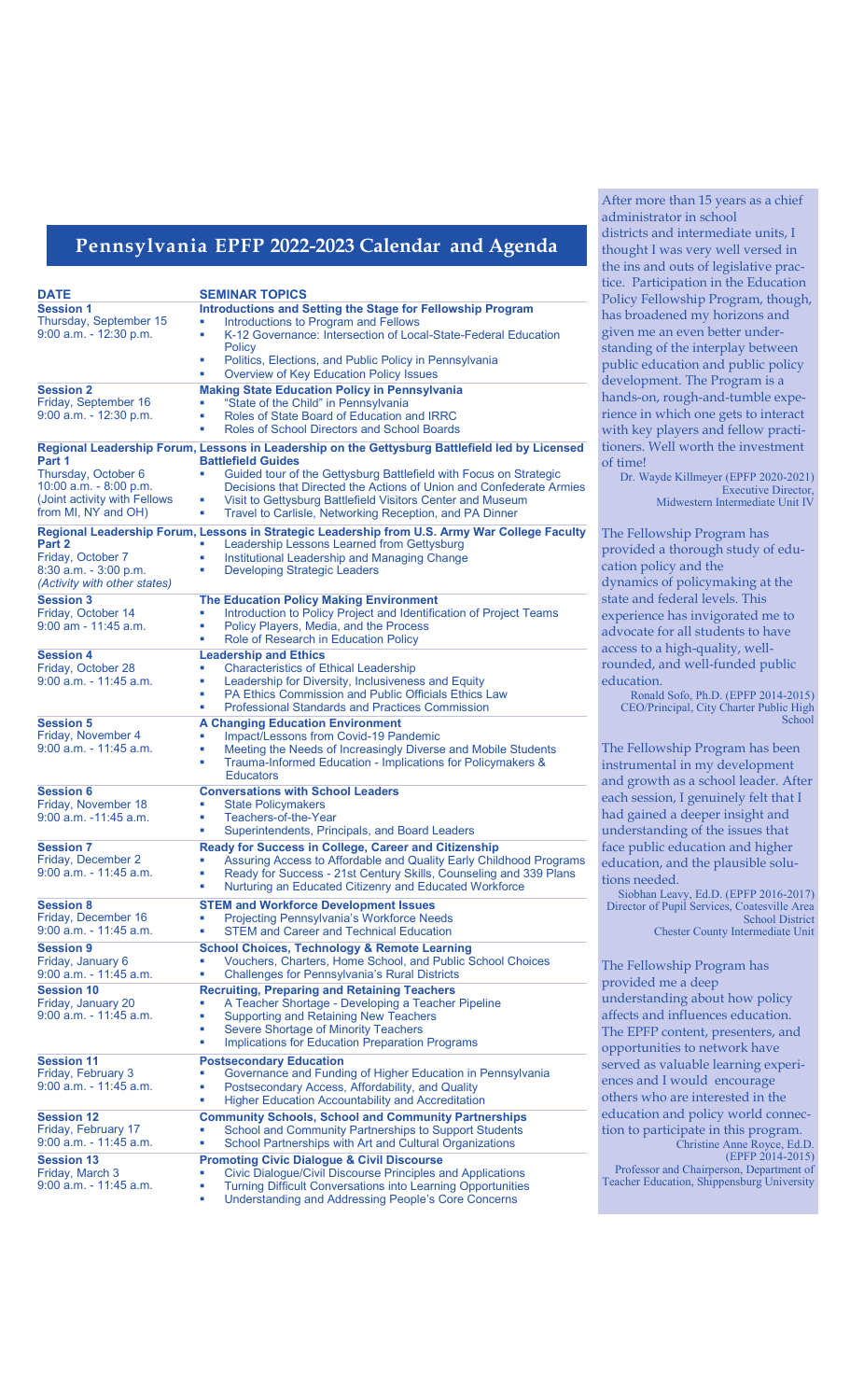## **Pennsylvania EPFP 2022-2023 Calendar and Agenda**

| <b>DATE</b>                                                                                                         | <b>SEMINAR TOPICS</b>                                                                                                                                                                                                                                 |
|---------------------------------------------------------------------------------------------------------------------|-------------------------------------------------------------------------------------------------------------------------------------------------------------------------------------------------------------------------------------------------------|
| <b>Session 14</b><br>Friday, March 17<br>$9:00$ a.m. $-11:45$ a.m.                                                  | <b>Building Partnerships and Public Advocacy</b><br><b>Collaboration and Building Coalitions</b><br>Effective Advocacy - Making an Impact with Public Officials                                                                                       |
| <b>Session 15</b><br>Friday, March 31<br>$9:00$ a.m. $-11:45$ a.m.                                                  | <b>Pennsylvania Budget and Fiscal Issues</b><br>PA State Budget and Revenues<br><b>State Fiscal Forecast, Priorities, and Revenue Options</b><br>ш                                                                                                    |
| <b>Session 16</b><br>Friday, April 14<br>$9:00$ a.m. $-11:45$ a.m.                                                  | <b>P-12 Education Finance Issues</b><br>History and Fundamentals of P-12 Finance in PA<br>ш<br>Governor's Proposed 2023-2024 State Education Budget<br>District Budget Process and Challenges for School District Officials<br>ш                      |
| Day-in-Washington DC<br><b>Tuesday-Wednesday</b><br><b>April 25-26</b><br>6:00 p.m. on 4/25 to<br>4:00 p.m. on 4/26 | Pennsylvania EPFP in Washington DC<br><b>Tuesday Evening Dinner with Guest Speaker</b><br>Wednesday Breakfast, Policy Briefings, and Lunch<br>п<br>Hill Visits Planned and Conducted by Fellows & PA Alumni<br>ш<br><b>Optional Capitol Tour</b><br>ш |
| <b>Session 17</b><br>Friday, May 5<br>$9:00$ a.m. $-11:45$ a.m.                                                     | <b>Team Policy Project Presentations - Contributing to the Education</b><br><b>Policy Agenda</b>                                                                                                                                                      |
| <b>Session 18</b><br>Friday, May 12<br>$9:00$ a.m. $-11:45$ a.m.                                                    | <b>Team Policy Project Presentations - Contributing to the Education</b><br><b>Policy Agenda</b>                                                                                                                                                      |
| Day-on-the-Hill in Harrisburg Day at the State Capitol<br>Wednesday, May 24<br>10:00 a.m. - 3:00 p.m.               | Morning Briefings by Key Education Policy Staff<br>PDE Programs and Services for Students, Educators, and Districts<br>Visits to Policymaker Offices - Present Project Briefings<br>ш<br><b>Optional Tour of State Capitol</b><br>ш                   |
| <b>Graduation Luncheon</b><br>Wednesday, June 7<br>Noon to 2:30 p.m.<br>(Harrisburg-area location TBD)              | <b>Graduation and Recognition of Fellows and Sponsors</b><br><b>Graduation &amp; Recognition</b><br><b>Presentation of Alumni Awards</b><br>п                                                                                                         |

**As opportunities arise, one or more virtual sessions with special guests and/or other state sites may also be scheduled.**

**Fellowship Program Coordinators are:**

Amy Morton - *System Design Specialist, National Center on Education and the Economy; Former classroom teacher, intermediate unit executive director; and Executive Deputy Secretary of PA Department of Education*

Ron Cowell - *Executive Director of Education Policy and Leadership Center; Former Member of PA*  House of Representatives, Chair of House Education Committee, and Member of PA State Board of *Education*

The EPFP has allowed me to experience more divergent points of view than in my 30 years working in education. I've learned to think globally and understand multiple points of view, which helps to move education policy forward.

 Michael D. Pawlik (EPFP 2016-2017)

Superintendent, East Lycoming School District

The PA Education Policy Fellowship Program has been the most meaningful professional development opportunity of my career in education. Through the fellowship, I gained a strong understanding of statewide education policy issues and the overall policy making process, key stakeholders, and how to turn a simple idea into an effective policy proposal. I strongly recommend this opportunity to anyone passionate about education and looking for ways to increase their effectiveness in this field!

> Ayana Lewis, Esq. (EPFP 2018-2019) Director of Strategic Partnerships, School District of Philadelphia

The EPFP has provided a forum to learn more about the political landscape that, for better or worse, shapes and shifts my role as an education leader. The presentations, networking, project development, and Washington seminar provided many stimulating conversations that challenged perspectives. This was a learning experience that has increased my ability to navigate the ever-changing world of education. Melanie M. Calender, Ed.D. (EPFP 2016-2017) Assistant Superintendent, Warwick School District

After serving 18 years on my school board, the EPFP was exactly what I needed to motivate and inspire me to continue my strong, active commitment to public education. I also have a much better understanding of policy advocacy. The opportunity to network with so many education leaders is unique. The topics we covered included guest speakers who were all highly qualified in their areas of expertise. The Washington Policy Seminar and the two days in Gettysburg and at the U.S. Army War College were invaluable.

Art Levinowitz, Ph.D. (EPFP 2016-2017) School Board President, School District of Upper Dublin

The experiences throughout the year have been outstanding. I could never have imagined gaining such knowledge that I can use in my career as an educator and even in my personal life. The connections made with the guest speakers and especially with the other Fellows will be treasured for a lifetime. While I have always had an interest in policy and advocacy for the education and wellness of our youth, I have been highly rewarded in learning more and becoming even more motivated to keep learning how it all works.

### **Sandy Shacklady-White** Sandy Shacklady-White (EPFP 2018-2019) Educational Consultant, PA Training and Technical Assistance Network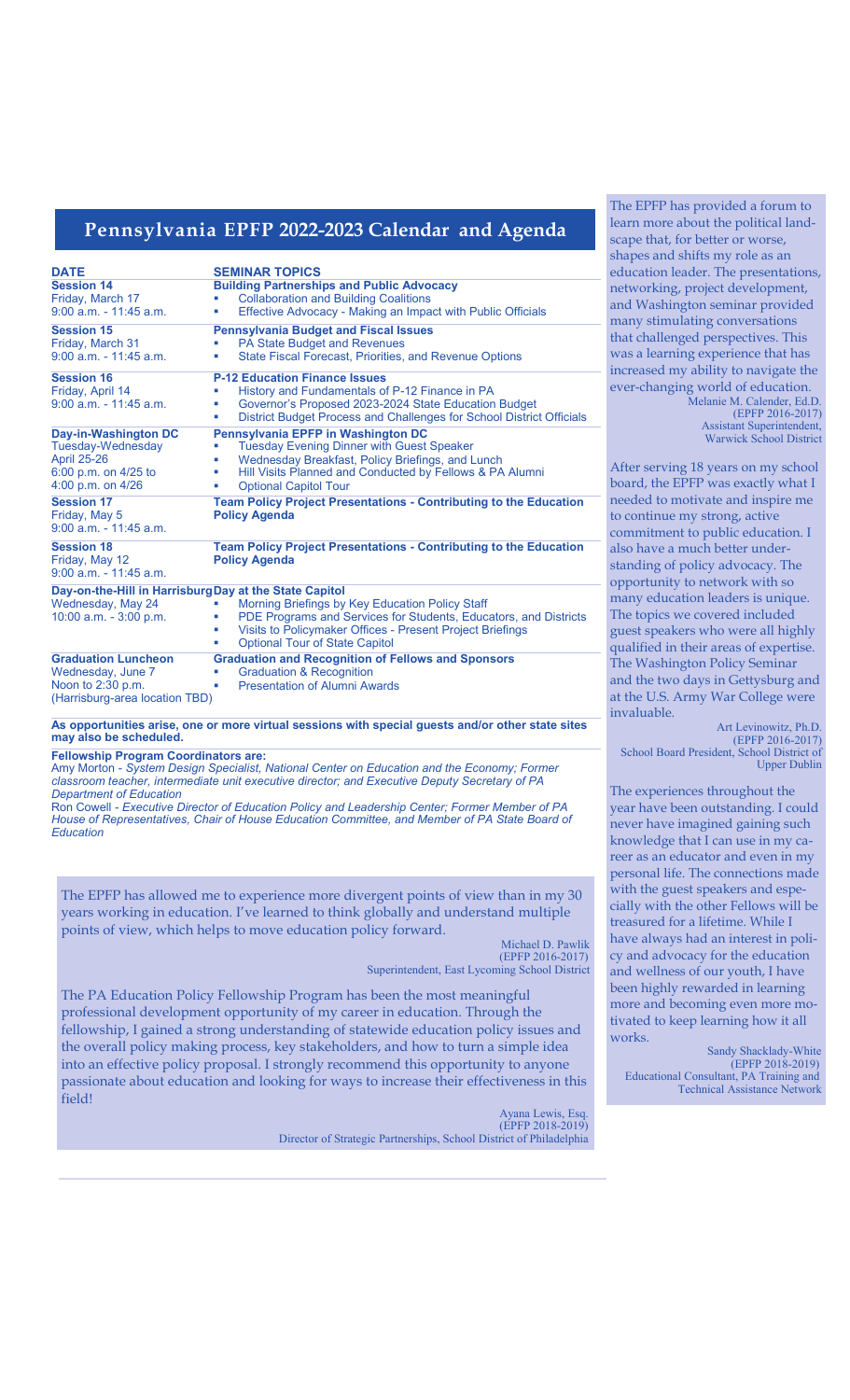## **PENNSYLVANIA EDUCATION POLICY FELLOWSHIP PROGRAM**

Sponsored by The Education Policy and Leadership Center

## **2022-2023 APPLICATION FORM**

| Name of Applicant                                                                                                                                                                                                                                                           |               |             |
|-----------------------------------------------------------------------------------------------------------------------------------------------------------------------------------------------------------------------------------------------------------------------------|---------------|-------------|
| Professional Title                                                                                                                                                                                                                                                          |               |             |
| Organization/Institution                                                                                                                                                                                                                                                    |               |             |
|                                                                                                                                                                                                                                                                             |               |             |
| <b>Work Address</b>                                                                                                                                                                                                                                                         |               |             |
|                                                                                                                                                                                                                                                                             |               |             |
| <b>Office Phone</b>                                                                                                                                                                                                                                                         | Home County   |             |
| Home Address                                                                                                                                                                                                                                                                |               |             |
|                                                                                                                                                                                                                                                                             |               |             |
|                                                                                                                                                                                                                                                                             |               |             |
| E-mail<br>Home / Mobile Phone                                                                                                                                                                                                                                               |               |             |
| Education (Please cite most recent experience first)                                                                                                                                                                                                                        |               |             |
| University/College                                                                                                                                                                                                                                                          | <b>Degree</b> | <b>Date</b> |
|                                                                                                                                                                                                                                                                             |               |             |
|                                                                                                                                                                                                                                                                             |               |             |
| Work Experience (Please list current position first)                                                                                                                                                                                                                        |               |             |
| Title <b>Contract Contract Contract Contract Contract Contract Contract Contract Contract Contract Contract Contract Contract Contract Contract Contract Contract Contract Contract Contract Contract Contract Contract Contract</b>                                        |               |             |
| Dates Employed <b>Contract Contract Contract Contract Contract Contract Contract Contract Contract Contract Contract Contract Contract Contract Contract Contract Contract Contract Contract Contract Contract Contract Contract</b>                                        |               |             |
|                                                                                                                                                                                                                                                                             |               |             |
|                                                                                                                                                                                                                                                                             |               |             |
| <b>Title</b>                                                                                                                                                                                                                                                                |               |             |
|                                                                                                                                                                                                                                                                             |               |             |
| Dates Employed <b>Example 2018</b> 2019 12:00:00 12:00:00 12:00:00 12:00:00 12:00:00 12:00:00 12:00:00 12:00:00 12:00:00 12:00:00 12:00:00 12:00:00 12:00:00 12:00:00 12:00:00 12:00:00 12:00:00 12:00:00 12:00:00 12:00:00 12:00:0<br><b>Employer's Name &amp; Address</b> |               |             |

## Act 45 and Act 48 Credits

The Education Policy and Leadership Center partners with Shippensburg University to enable Pennsylvania educators who successfully complete the 2022-2023 Pennsylvania Education Policy Fellowship Program to earn three graduate credits and Act 45 or Act 48 credits to be awarded by the University. Following acceptance to the Fellowship Program, submission of the University program application and the payment of an additional fee of \$250 with payment of the \$1,995 Fellowship Program tuition will be required. **Late 2018** I plan to request Act 45/Act 48 Credit

\_\_\_\_\_\_ (Initials Required) I understand that, depending on prevailing circumstances and health concerns, EPLC may require any Fellow who wishes to attend in-person Fellowship Program activities in Gettysburg, Carlisle, Harrisburg and Washington, DC to show in advance of the event evidence that they are fully vaccinated against COVID. COVID Vaccination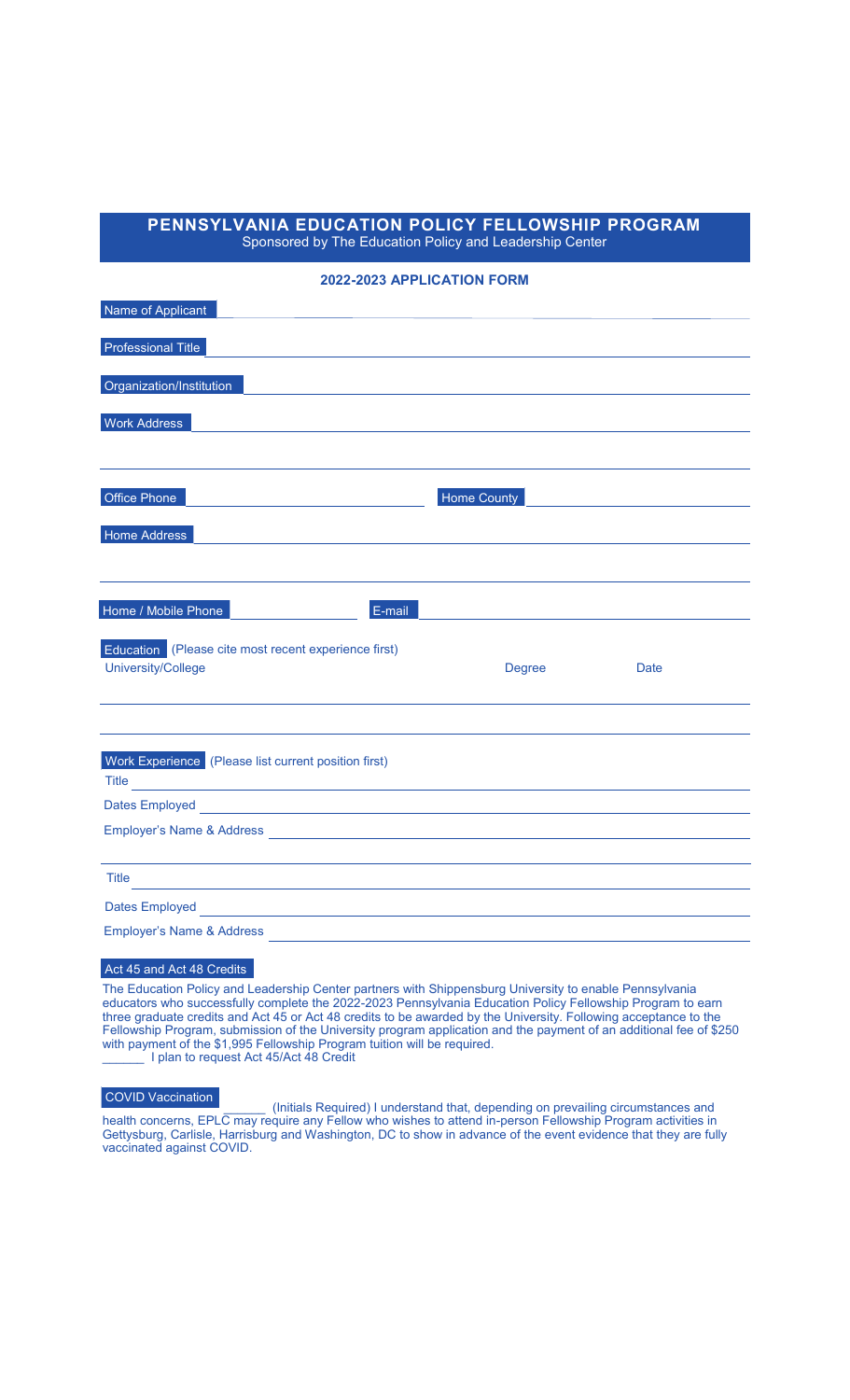**The following Employer/Sponsor Endorsement must be completed for the application to be considered.**

### **ENDORSEMENT:**

TO THE SUPERVISOR/EMPLOYING AGENCY REPRESENTATIVE:

2022-2023 Pennsylvania Education Policy Fellows are expected to participate in eighteen sessions of approximately 2.45 to 3.00 hours each presented virtually about twice each month between September 2022 and May 2023, plus a two-day Gettysburg/Carlisle Regional Leadership Forum during October 2022, a Day-in-Washington DC during April 2023 and a Day-in-the-Capitol in Harrisburg during May 2023. The program tuition of \$1,995 plus any necessary travel expenses are paid by the employing / sponsoring agency and/or the Fellow. Supervisor's signature affirms (1) employee's release time for full participation in the 2022-2023 Fellowship Program and (2) payment of program-related costs, including the program tuition of \$1,995.

## TO BE COMPLETED BY APPLICANT

| Applicant's Printed Name                                                                                                                                                                                                             |  |
|--------------------------------------------------------------------------------------------------------------------------------------------------------------------------------------------------------------------------------------|--|
|                                                                                                                                                                                                                                      |  |
| TO BE COMPLETED BY SUPERVISOR/SPONSOR                                                                                                                                                                                                |  |
| Supervisor/Sponsor's Printed Name                                                                                                                                                                                                    |  |
|                                                                                                                                                                                                                                      |  |
| Supervisor's Title <b>Exercísies Contract Contract Contract Contract Contract Contract Contract Contract Contract Contract Contract Contract Contract Contract Contract Contract Contract Contract Contract Contract Contract </b>   |  |
| Supervisor's Organization/Institution <b>Constitution Constitution Constitution Constitution Constitution Constitution</b>                                                                                                           |  |
|                                                                                                                                                                                                                                      |  |
| <u> 1989 - Andrea Stadt Brander, amerikansk politiker (d. 1989)</u>                                                                                                                                                                  |  |
| Office Phone                                                                                                                                                                                                                         |  |
| E-mail Address <b>Contract Contract Contract Contract Contract Contract Contract Contract Contract Contract Contract Contract Contract Contract Contract Contract Contract Contract Contract Contract Contract Contract Contract</b> |  |
| PLEASE RETURN THIS COMPLETED APPLICATION TO:                                                                                                                                                                                         |  |
| Pennsylvania Education Policy Fellowship Program<br>The Education Policy and Leadership Center<br>P.O. Box 25                                                                                                                        |  |

Camp Hill, PA 17001

**Enrollment is limited. Please apply early.**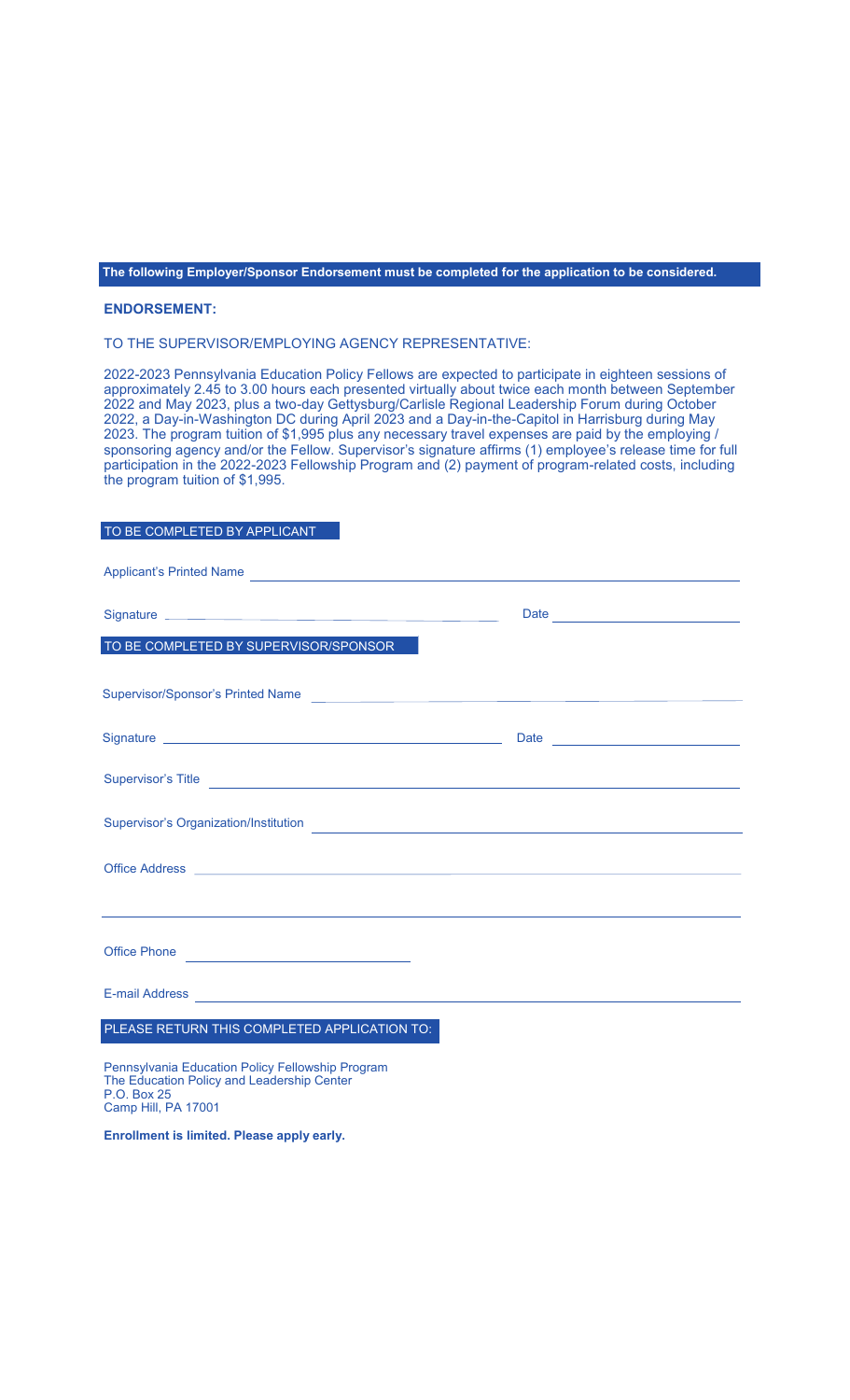## Pennsylvania Education Policy Fellowship Program Past Seminar Speakers

*Participants in the EPFP will have the opportunity to interact with many of Pennsylvania's leaders and education practitioners, who represent a variety of perspectives on education policy issues. Although this is not an all-inclusive list, the following people have been speakers in past EPFP seminars. Titles and organizations listed are the positions the speakers held at the time of their presentations.*

**Bonita Allen**, President, Pennsylvania **PTA** 

**Colonel Charles D. Allen**, Professor, Department of Command, Leadership and Management, U.S. Army War Colleg

**Senator Ryan Aument**, Member, PA State Senate

**John Baer**, Author and Political Reporter, Philadelphia Daily News & Philadelphia **Inquirer** 

**Dr. Joseph Bard**, Executive Director, PA Association of Rural and Small Schools

**Gene Barr**, President and CEO, PA Chamber of Business and Industry

**Elizabeth Bolden**, Executive Director, PA Commission for Community Colleges

**Judith Bookhamer, Ph.D.**, Executive Director, PA School Counselors Association

**Corinne Brandt**, Regulatory Analyst, Independent Regulatory Review **Commission** 

**Lee Burket**, Chief, Bureau of Career and Technical Education, Pennsylvania Department of Education

**Robert Caruso**, Executive Director, State Ethics Commission

**SeriaShia Chatters**, Director of Equity & Inclusivity, State College Area School District

**Michael Churchill**, Attorney, Public Interest Law Center

**Andrea Coleman-Hill**, CEO, Laboratory Charter School

**Donna Cooper,** Secretary of Policy and Planning, Office of the Governor

**Shane F. Crosby**, Executive Director and Legal Counsel, Professional Standards and Practices Commission

**Jen DeBell**, Executive Director Pennsylvania Association for the Education of Young Children

**Mark Despotakis**, Director of Public & Government Affairs, PA Music Educators **Association** 

**Dr. Mark D. DiRocco**, Executive Director, PA Association of School Administrators

**Jamie Dunlap**, Director of Arts in Education, PA Council on the Arts

**Dr. Joan Duvall-Flynn**, President, NAACP PA State Conference

**Daniel W. Fogarty**, Director of Workforce Development & COO, Berks County Workforce Development Board

**Tom Foley**, President, Association of Independent Colleges and Universities of PA

**Dr. Edward Fuller**, Director, Penn State Center for Education Evaluation and Policy Analysis

**Dr. Peter H. Garland**, Executive Vice Chancellor, Pennsylvania State System of Higher Education

**Thomas Gentzel**, Executive Director, National School Boards Association

**Charlie Gerow**, CEO, Quantum **Communications** 

**Thomas Gluck, Executive Director, PA** Association of Intermediate Units

**Tiffani Gorman**, Director of Outreach and Strategic Partnerships, A+ Schools

**Beth Hager**, Director, State Museum of Pennsylvania, Pennsylvania Historical and Museum Commission

**Robin Jones**, Executive Director, Pennsylvania Education Foundations

**Kimberlee Josephson**, Associate Dean, Breen Center for Graduate Success, Lebanon Valley College

**Julie Kane**, Policy Director, Pennsylvania Department of Education

**Wade Killmeyer**, Executive Director, Midwestern Intermediate Unit IV

**Kari King**, President and CEO, Pennsylvania Partnerships for Children

**Matthew Knittel**, Director, Independent Fiscal Office

**Lara Luetkehans**, Dean, College of Education & Communications, Indiana University of PA

**Dr. G. Terry Madonna**, Director, Center for Politics & Public Affairs, Franklin & Marshall College

**Nathan G. Mains**, Executive Director, Pennsylvania School Boards Association

**Wayne McCullough**, Executive Director, PA Association of School Business **Officials** 

**Carmen M. Medina**, Chief, Division of Student Services, Pennsylvania Department of Education

**Jeff Miller**, Budget Analyst, House Republican Appropriations Committee

**Karen Molchanow**, Executive Director, Pennsylvania State Board of Education

**Sue Mukherjee**, Chief Strategy Officer & Senior Associate Provost, Shippensburg **University** 

**Tim Mulligan**, President & CEO, Communities in Schools - Eastern PA

**Jan Murphy**, Capitol Bureau Chief, The Patriot-News/PennLive

**Shileste Overton-Morris**, Director, Center for Schools and Communities

**Judd Pittman**, Special STEM Consultant, PA Secretary of Education

**Morgan Plant**, Government Relations **Consultant** 

**John T. Pulver**, Special Project Consultant, Pennsylvania Association of Career & Technical Administrators

**Rhonda Rabbitt**, Dean, School of Education, Wilkes University

**Pedro A. Rivera**, Secretary of Education, PA Department of Education

**Laura Saccente**, Director of Strategic Initiatives, Center for Schools and **Communities** 

**Aaron Shenck**, Executive Director, Pennsylvania Association of Private School Administrators

**Mark S. Singel**, President, The Winter **Group** 

**Abby Smith**, Director of Education, Team PA Foundation

**Dr. Harris Sokoloff**, Director, Center for School Study Councils, University of Pennsylvania

**Michael Soskil**, 2017-2018 PA Teacher of the Year

**Susan Spicka**, Executive Director, Education Voters of Pennsylvania

**Rev. Sandra L. Strauss**, Director of Public Advocacy, Pennsylvania Council of Churches

**Kelli Thompson**, Assistant Director of Government Relations, Pennsylvania State Education Association

**Michael Vuckovich**, Superintendent, Indiana Area School District

**Christopher Wakeley**, Executive Director, House Education Committee

**Margie Wakelin**, Staff Attorney, Education Law Center

**Dr. Gerald Zahorchak**, Secretary of Education, PA Department of Education